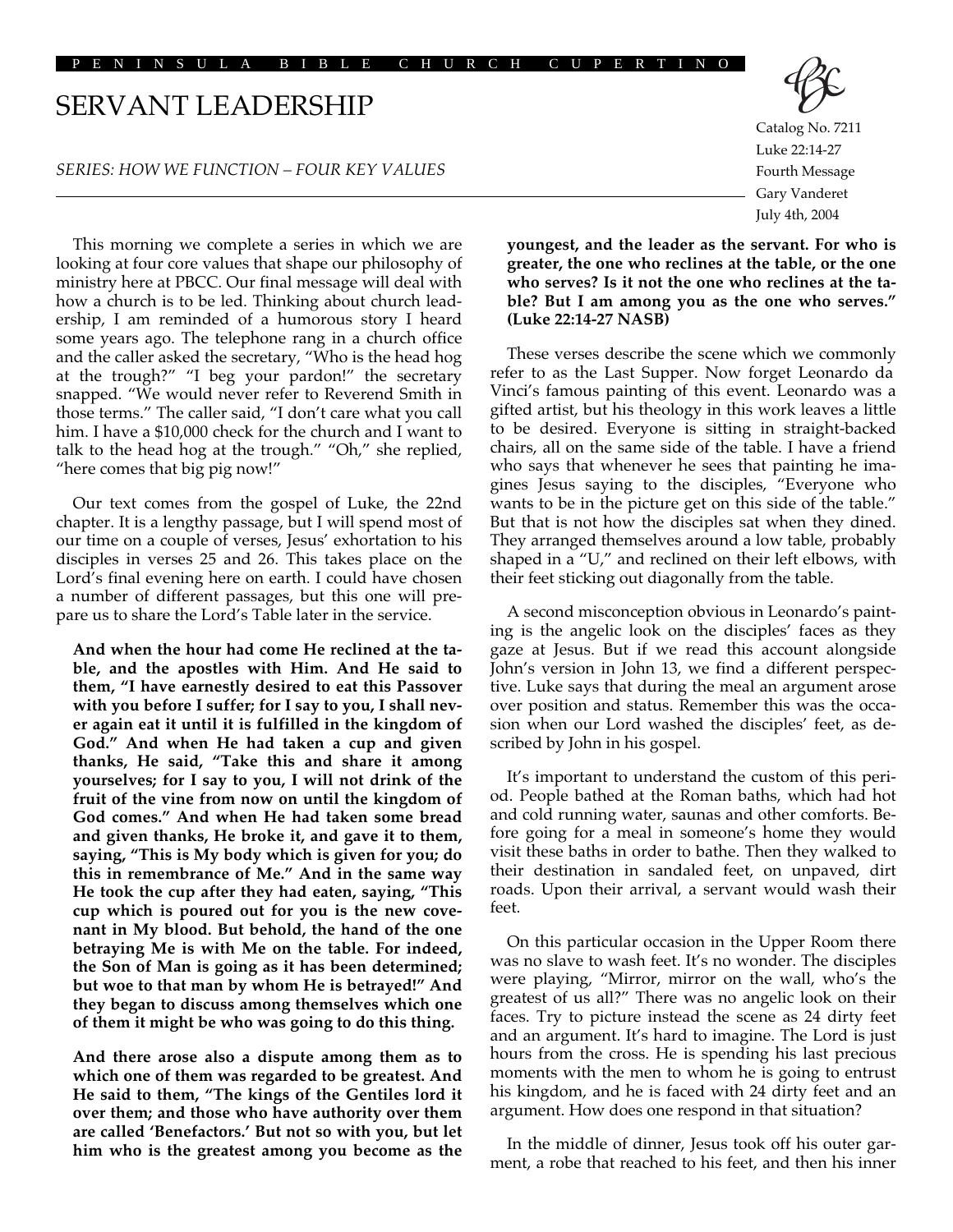robe, a long tunic. Dressed only in a short undergarment that reached down to his knees, the garb of a slave, he crawled around with a bowl of water and washed the disciples' feet. A rabbi (the word means "high one, exalted one, great one") just didn't do that sort of thing. For Jesus to get down on his hands and knees was shocking. Then he shared some truth with those men he loved so much. These are the words we will focus on. He said to them: "The kings of the Gentiles lord it over them; and those who have authority over them are called 'Benefactors' [people who want to get credit for everything they've done]. But not so with you, but let him who is the greatest among you become as the youngest, and the leader as the servant."

The model for leadership in Jesus day, as it is in ours, was the corporate model: bossing, patronizing, commanding, controlling, and expecting gratitude for the slightest acts of kindness. How different was our Lord. His manner was lowly. His symbol was a slave, down on his knees with a towel and a wash basin. Though he had all authority in heaven and earth he never pulled rank or insisted on his own way. Paul says that he emptied himself, taking on the form of a bond-servant. Though he was God he set aside those rights to act independently as God and became dependent on the Father in the same way that we must do.

Jesus' leadership was not lordship but servanthood. He preferred others and deferred to their needs. He didn't storm around Palestine saying, "I want to be treated like God. I want to be served. I want to be understood." He made himself a servant. His whole life was an expression of that servant attitude. He told his disciples, "[I] did not come to be served, but to serve, and to give [my] life as a ransom for many" (Matt 20:28; Mark 10:45). He was always serving. That was the major characteristic of his life: cooking meals for his disciples and washing their filthy feet.

Jesus' model of authority and leadership wasn't a slight alteration of secular leadership, but a completely different nature. That's what he was telling his disciples. In his kingdom an entirely different system of government would prevail than that employed by the world. It isn't derived from the same source; it isn't exercised in the same way. Jesus said that in the world, people "lord it over" each other. The world's view of authority places men over one another, as in a military command structure or a business executive hierarchy. Webster's defines authority as the "right to require obedience, the power to enforce rules and give orders." This is as it should be. Because of the competitiveness created by the fall, and the rebelliousness and ruthlessness of sinful human nature, the world could not function without the use of command structures and executive decision.

But as Jesus states very clearly here and on other occasions, "But not so with you." Authority in the church differs from authority in the world. We aren't any greater than our Master. Our leadership must reflect his. The measure of our authority in ministry is not how many people we are over, but how many we are under. If we want to lead in God's kingdom, then we have to get off our pedestals and give up our power trips. We have to be like Jesus and get down on our knees. Servant leadership means just that: being lower than all, washing feet. It means preferring others, furthering their causes, seeking their good, encouraging their growth, bearing their faults, being gentle and humble; doing for others what God himself has done for us. Jesus' call to leadership is a call to humility, to dying to ourselves and serving others.

In seminary, one of my professors said something that has stayed with me all these years. I haven't always practiced it, but I have never forgotten it. He said, "Don't worry about the breadth of your ministry. You concern yourself with the depth of your life and God will take care of the breadth of your ministry." Looking back, I have to say that I have spent much too much time worrying about gaining influence instead of developing character. Underneath that desire for influence lay personal ambition, a craving for importance, a desire to be thought of as a mature spiritual leader, and very little brokenness and humility.

But in God's kingdom, authority comes from a life, not an office. Leaders earn the right to be heard in people's lives. The apostle Peter learned that truth through failure and brokenness. The same Peter who found it so difficult to allow Jesus to wash his feet, wrote in his first epistle, "To the elders among you, I appeal as a fellow elder…Be shepherds of God's flock that is under your care…not because you must, but because you are willing…not greedy for money, but eager to serve; not lording it over those entrusted to you, but being examples to the flock" (1 Pet 5:1-3 NIV).

Authority as leaders or elders does not reside in titles, training, experience or background, but in obedience to the truth and genuine love for others. Servant leaders lead by example, by persuasion, by reason, by proclamation of the word, not ultimatums and commands. They must not dictate and demand, but model and declare. If they are growing in grace, and faithfully using their gifts, then they will be influencing others toward God whether they know it or not. And influencing others toward God is what real authority is all about.

Many of you have never had the privilege of knowing Ray Stedman, the founding pastor of our mother church, PBC in Palo Alto. Ray was a most unpretentious man. He was one of the best known and influential pastors in the world, but if you attended PBC while he was alive, you wouldn't be able pick him out of the crowd. If he wasn't preaching he'd be sitting in a pew, dressed modestly, with his Bible open, ready to learn.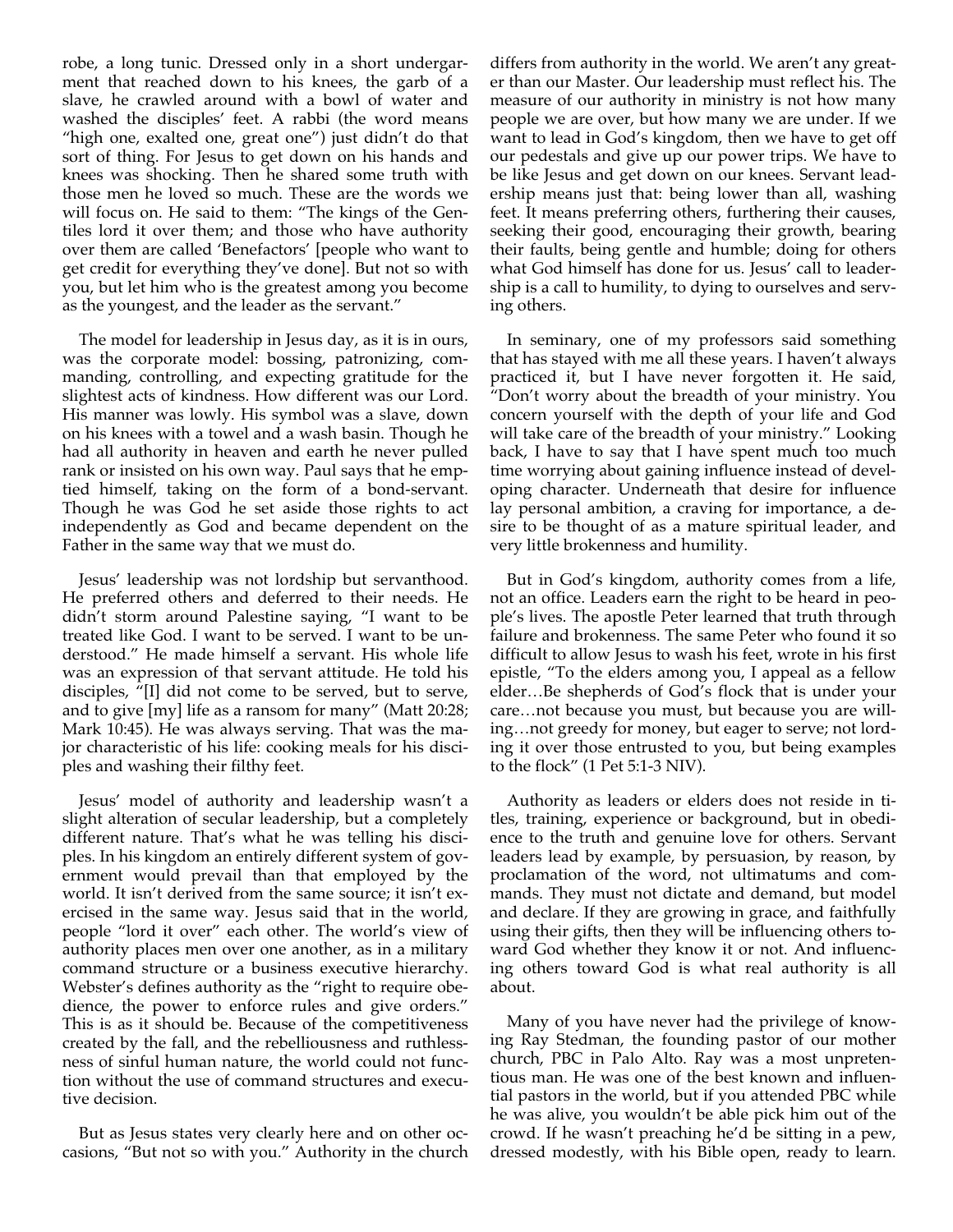He never took himself too seriously and never could understand leaders who did.

Jesus told his disciples, "you have only one Master and you are all brothers" (Matt 23:8 NIV). The church has virtually ignored those words. We have borrowed the world's understanding of authority. We have changed the titles; instead of kings and generals we have popes and bishops. But we still go on our way, lording it over people, forgetting the servanthood that Jesus modeled. Even in our homes we have borrowed the world's authority structure and given it a new name: God's chain of command.

The basic idea of church government in the Scriptures is founded on this truth of the Headship of Christ. Just as our bodies are governed by our heads—and our hands and feet and all the other elements of our bodies never move except by the command of the head—so the church is a living organism, a body that is not to move except by direct command of the Head, and Christ is the Head.

The church is an organism, not an organization. Many churches operate as if Jesus is far away in heaven and he has left it up to leaders to run his church. But he said he would never leave us or forsake us. He is right here in our midst, "wherever two or three are gathered." Therefore, the basic function of church government is to make room for the ministry and leadership of Christ as the Head of the church, through the Holy Spirit.

None of us is the head. We are a family, a very closeknit family of brothers and sisters. That reality saturates the New Testament. The terms brethren, brother and sister occur over 250 times in the NT. Since the church is a family, a community of brothers and sisters who have only one Master, how is it to be led? As it doesn't need priests, clerics, lords, or any hierarchical structure, the leaders of the early Christian community were appropriately called elders. The term conveys the idea of maturity, knowledge, experience and wisdom. An elder is not necessarily older in years, but he is mature. He isn't a new convert. In a family who are all saints in Christ, those who are respected because of their wisdom and experience would naturally lead the community.

Two other terms are used in the NT to describe leaders. One is "overseer," which describes the leader's function: to give oversight and care. The other term "pastor-teacher" describes the duties of a leader, which is to shepherd the sheep and see that they are fed from the Scriptures. These terms appear to be used interchangeably in the New Testament. The character qualities of an elder are found in 1 Timothy 3 and Titus 1. Certainly elders are not perfect men, but they are broken men. They understand the New Covenant. They understand grace, and a life of divine enablement rather than human achievement. They understand servant authority. They know what it means to love.

It's also clear that there was never just one elder in any given church. When the NT talks about church leadership it is always plural, never singular. Singular leadership in a church is always dangerous. The New Testament warns against it. The apostle John made mention of Diotrephes, who loved to be first (3 John 1:9). He liked being the head honcho, calling all the shots. Multiple leadership is the norm.

In the NT, these men were appointed by the apostles, but Scripture clearly indicates that it is God who makes someone an elder. In Acts we read of Paul calling the elders of the church at Ephesus together and telling them, "Be on guard for yourselves and for all the flock, among which the Holy Spirit has made you overseers, to shepherd the church of God which He purchased with His own blood" (Acts 20:28 NASB). The apostles had appointed these men to office, but Paul says they had first determined that they were chosen of the Holy Ghost. In reality, they had been gifted and appointed by God. The apostles were simply recognizing what God had already done.

Currently there are nine elders who shepherd this body. You may not know them all, so I am going to ask them to come up and introduce themselves. Since we believe that Jesus is still the Lord of his church, it is not the function of the elders to make decisions based on what they think is best, but to discern the mind of Christ on any given issue. We have found that the best way to do that is by acting in unanimity, so all of our decisions are unanimous.

Elders are appointed by other elders. But we believe that God makes a man an elder, so we are constantly looking for men whom God has gifted and who are serving in this way. It is clear in Scripture that the sheep never choose their shepherd. That is always the job of the Chief Shepherd.

Elders are appointed for life. Nowhere in Scripture is a term of office mentioned. The only thing that was ever brought into question was their fitness to serve on the basis of their conduct, or the fact that they had moved away or were otherwise incapacitated.

The principles of humility and servanthood lie at the very heart of Christ's teaching. Unfortunately, we have been slow to understand these great virtues and their application to church leadership. Worldly patterns of power, authority and rule are easily perpetuated and hard to break.

I would like to close by sharing a prayer that was customarily said by Merry Cardinal del Val (1865-1930) after he had celebrated Mass: